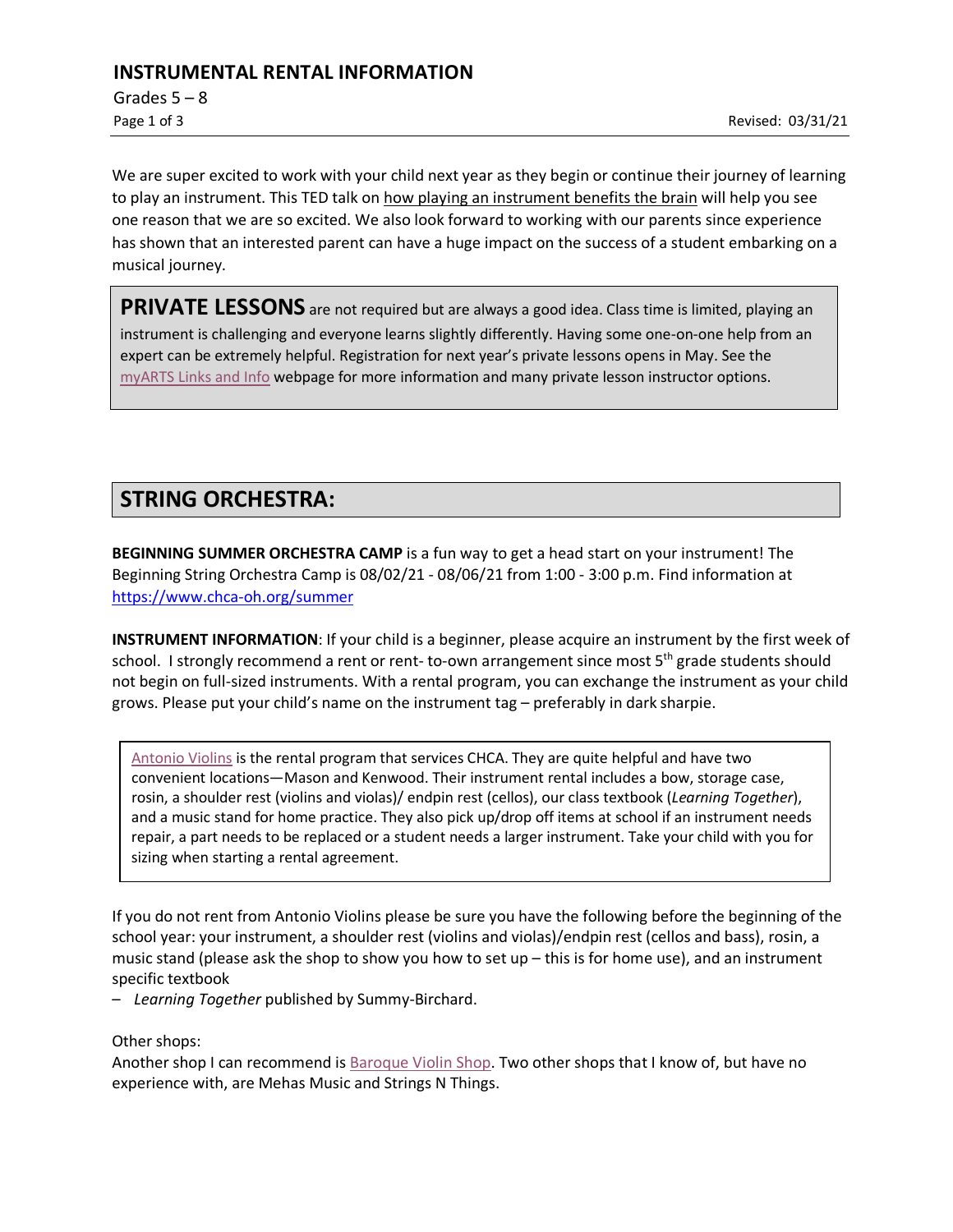## **INSTRUMENTAL RENTAL INFORMATION**

Grades  $5 - 8$ 

**Cello and bass players:** If you would like, your rental can stay at home during the school year and you may use a school bass or cello so you do not have to carry it to and from school every day. If you use a school instrument, there is a \$50 yearly rental fee for repairs and maintenance which is paid in UltraCamp. If your transportation allows, it is helpful to use your own cello at least occasionally so that I can tune it regularly. All cellists and bass students must bring their instruments at least once at the beginning for tuning and finger tapes. All students must bring their own instruments for concerts.

**Violin and viola players**: Students must bring in their own instrument to play on each day we have class. If an instrument needs to be repaired, Antonio Violins will supply a loaner.

During the school day, instruments can be stored in the strings room. Students will get procedures at the beginning of school. There is also designated space for the class textbook, sheet music I hand out, and the required pencil. Students should also keep a small, cotton cloth in their cases to wipe the rosin off the instrument (a piece of an old t-shirt works well).

**FINAL NOTES:** Our book includes a CD. (1) If you can, please burn a copy onto a computer in case your CD gets misplaced. (2) The more your child listens to the pieces we will learn, the faster they will progress. (3) Mark your child's name in the book (preferably on the front cover in dark sharpie) before school begins.

*Amy Macy Upper Elementary Strings and Upper School Orchestra [amy.macy@chca-oh.org](mailto:amy.macy@chca-oh.org)*

# **BAND:**

**BEGINNING SUMMER WORKSHOPS** are a fun way to get a head start on your instrument! The beginning band camp is on 08/02/21 - 08/06/21 from 10:00 a.m. - 12:00 p.m. Find information at [https://www.chca](https://www.chca-oh.org/summer#fs-panel-25708)[oh.org/summer](https://www.chca-oh.org/summer#fs-panel-25708)

**INSTRUMENTS**: Everyone should have their instrument by the first week of school. We recommend a rent or rent-to-own.

We work closely wit[h Wert Music.](https://www.wertmusic.com/pages/rentals) They are quite helpful and will even arrange to deliver the instrument to CHCA for your child in time for the start of the school year. You can also purchase our class text and other supplies (see below) and have those delivered as well.

#### **OTHER LOCAL MUSIC STORES**:

Mehas Music: [http://www.mehasmusic.com](http://www.mehasmusic.com/) Moeller Music: [www.moellermusiconline.com](http://www.moellermusiconline.com/) Sam Ash: [www.samashmusic.com](http://www.samashmusic.com/) Willis Music: www.willismusic.com